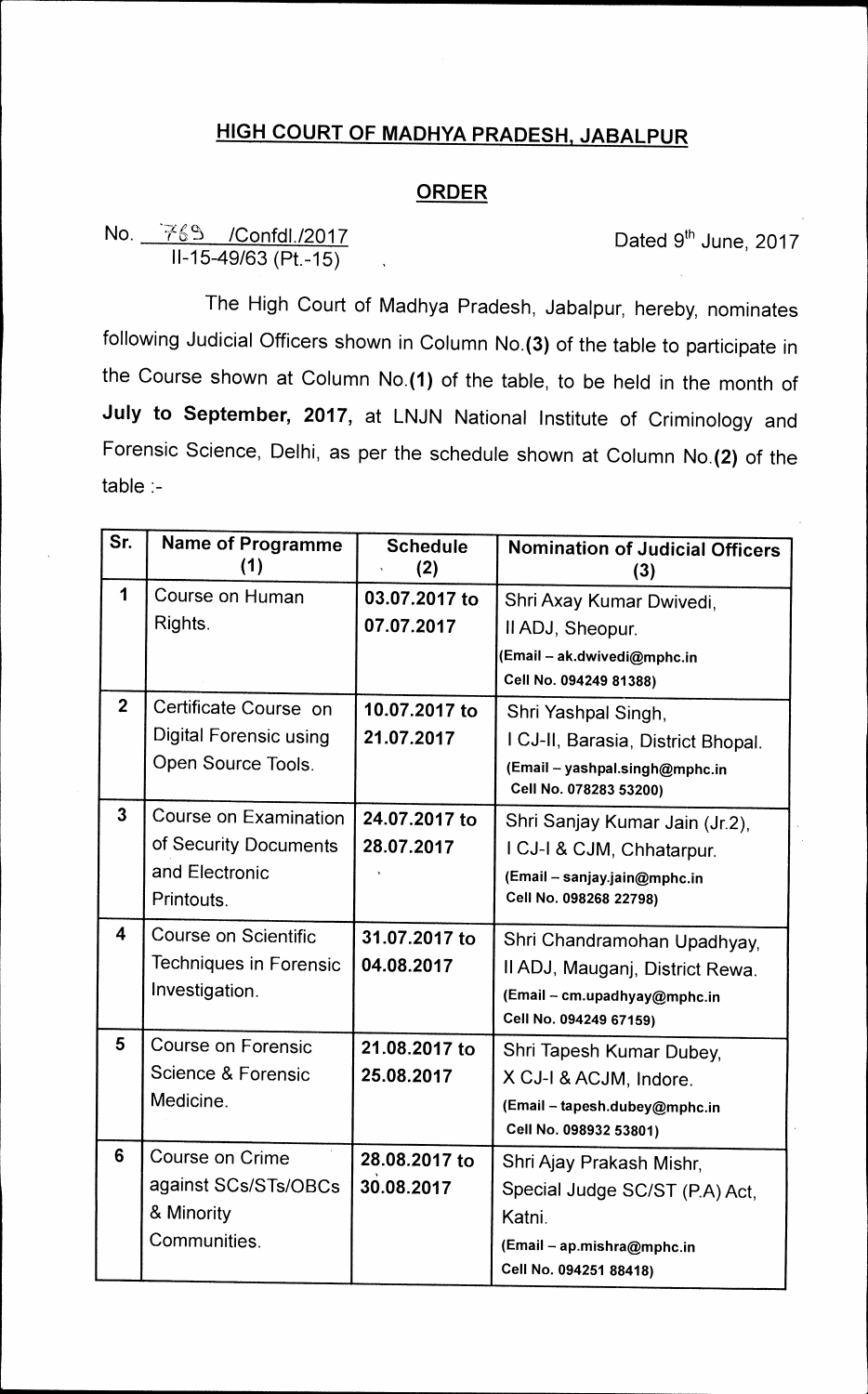| $\overline{7}$ | Course on Expediting<br>Justice through<br>Research.                                     | 04.09.2017 to<br>08.09.2017 | Shri Rajaram Bhartiya, Il ADJ,<br>Sihora, District Jabalpur.<br>(Email - r.bhartiya@mphc.in<br>Cell No. 094254 89884)    |
|----------------|------------------------------------------------------------------------------------------|-----------------------------|--------------------------------------------------------------------------------------------------------------------------|
| 8              | Course on Crime<br>Scene Evidence.                                                       | 11.09.2017 to<br>15.09.2017 | Shri Ashish Shrivastava (Sr.), I CJ-I.<br>& CJM, Seoni.<br>(Email - ashish.shrivastava@mphc.in<br>Cell No. 094251 41833) |
| 9              | Course on delay in<br>Criminal Trial.                                                    | 18.09.2017 to<br>22.09.2017 | Shri Sushil Kumar, II ADJ, Katni.<br>(Email - sushil.kumar16@mphc.in<br>Cell No. 094066 11073)                           |
| 10             | Course on Impact of<br>Forensic Reports on<br>Judicial Decisions in a<br>Criminal Trial. | 25.09.2017 to<br>27.09.2017 | Shri Abdullah Ahmed, CJ-I, Niwas,<br>District Mandla.<br>(Email - abdullah. ahmed@mphc.in<br>Cell No. 094258 30136)      |

**BY ORDER** 

 $a.6$ <sup>1</sup> **MOHD. FAHIM ANWAR) REGISTRAR GENERAL ag-**

**Endt. No. 7e) /Confc1112017 Dated 9thJune, 2017 11-15-49/63 (Pt.-15)** 

**Copy forwarded to :-** 

- **1. The Principal Secretary, Government of M.P., Law & Legislative Affairs Department, Vindhyachal Bhawan, Bhopal for information.**
- **2.**
- **1. Shri Axay Kumar Dwivedi, II ADJ, Sheopur.**
- **2. Shri Yashpal Singh, I CJ-II, Barasia, District Bhopal.**
- **3. Shri Sanjay Kumar Jain (Jr.2), I CJ-I & CJM, Chhatarpur.**
- **4. Shri Chandramohan Upadhyay, II ADJ, Mauganj, District Rewa.**
- **5. Shri Tapesh Kumar Dubey, X CJ-I & ACJM, lndore.**
- **6. Shri Ajay Prakash Mishr, Special Judge SC/ST (P.A) Act, Katni.**
- **7. Shri Rajaram Bhartiya, II ADJ, Sihora, District Jabalpur.**
- **8. Shri Ashish Shrivastava (Sr.), I CJ-I & CJM, Seoni.**
- 9. Shri Sushil Kumar, II ADJ, Katni.
- **10. Shri Abdullah Ahmed, CJ-I, Niwas, District Mandla.**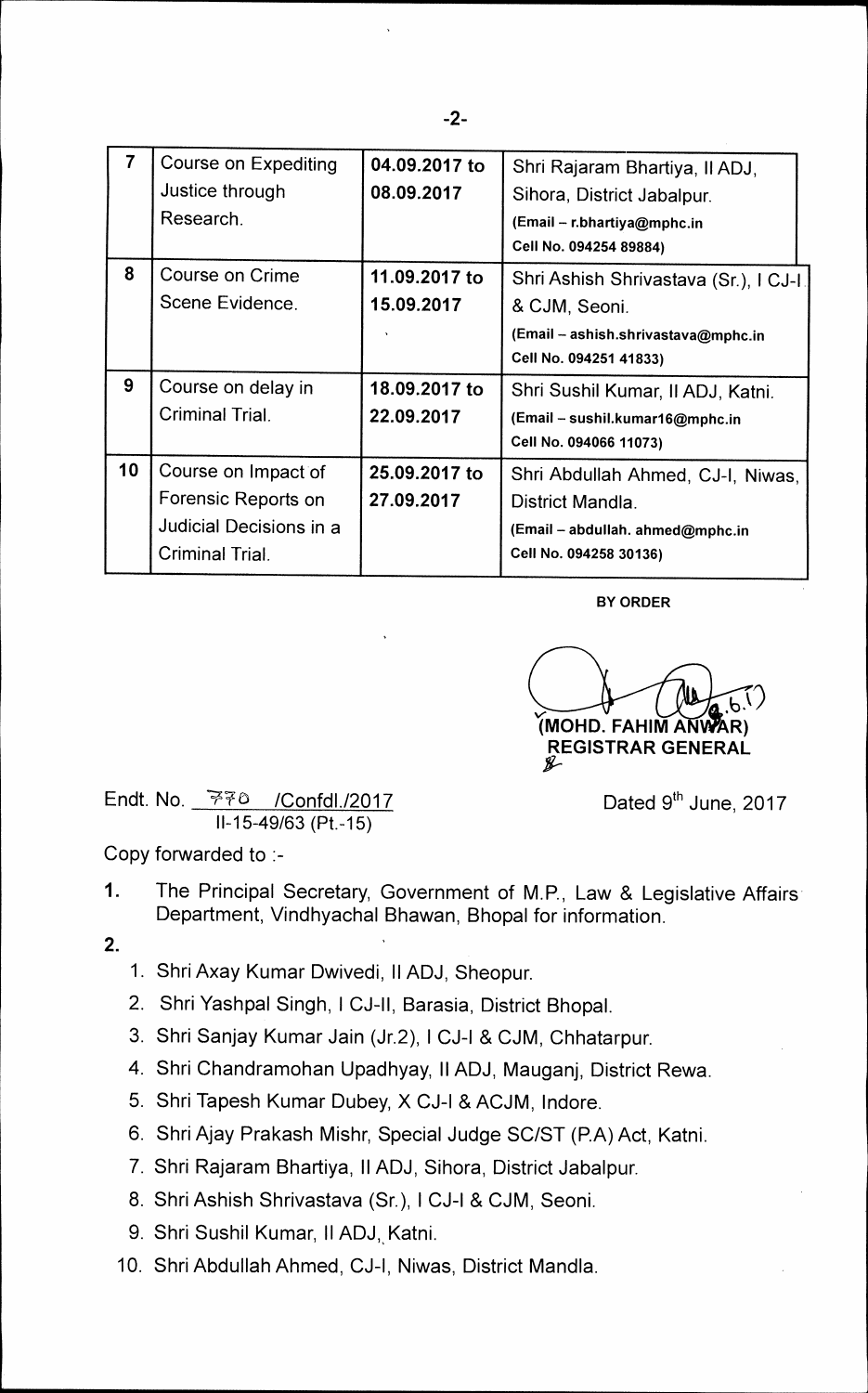**The nominated Judicial Officers are directed to observe following instructions** 

- **To keep themselves in readiness to attend the training programme, on respective dates, on receipt of further communication, either from the High Court of M.P., Jabalpur or from the LNJN National Institute of Criminology and Forensic Science, Delhi.**
- **To apprise themselves with the information about their acceptance of nomination for the training programme available on the NICFS website**  www.nicfs.nic.in and proceed, accordingly. The list of nomination can **be downloaded under link "Training" about 30 days prior to the Course. A second list if needed will be hosted by the Institute on website 15 days prior to Course.**
- **Nominated Officers must not proceed without acceptance of nomination.**
- **Hostel accommodation on single occupancy basis will be provided by the Institute on firm basis to the nominated Officers. Details can be ascertained from hostel warden, Tele Fax — 011 - 27525083.**
- **To intimate the Registry about their participation in the programme, along with, the printed material received during training to Director, Madhya Pradesh State Judicial Academy, Jabalpur.**
- **To claim their dues like lodging boarding etc in their T.A Bills before the respective District Judge.**
- **To bring Laptop during the training programme.**
- **To send comments / suggestions regarding experience of programme to the In-charge Director, MPSJA, Jabalpur.**
- **To arrange Board Diary in such a manner that no case is listed on the dates, on which participants are directed to attend this programme. In case, cases have been fixed for the said dates, Summons should not be issued and if Summons is issued, the parties should be informed about the change in dates.**
- **3. The District & Sessions Judge, Sheopur/ Bhopal/ Chhatarpur/ Rewa/ Indore/ Katni/ Jabalpur/ Seoni/ Mandla for information and necessary action.**
- **4. The Director, LNJN, National Institute of Criminology and Forensic Science, Ministry of Home Affairs, Government of India, Outer Ring Road, Sector 3, Rohini, Delhi — 110 085 for information in reference to letter No.20/01/2017-NICFS, dated 13.04.2017.** *Keeping in view the theme and subject, nomination of Judicial Officer for the Course*